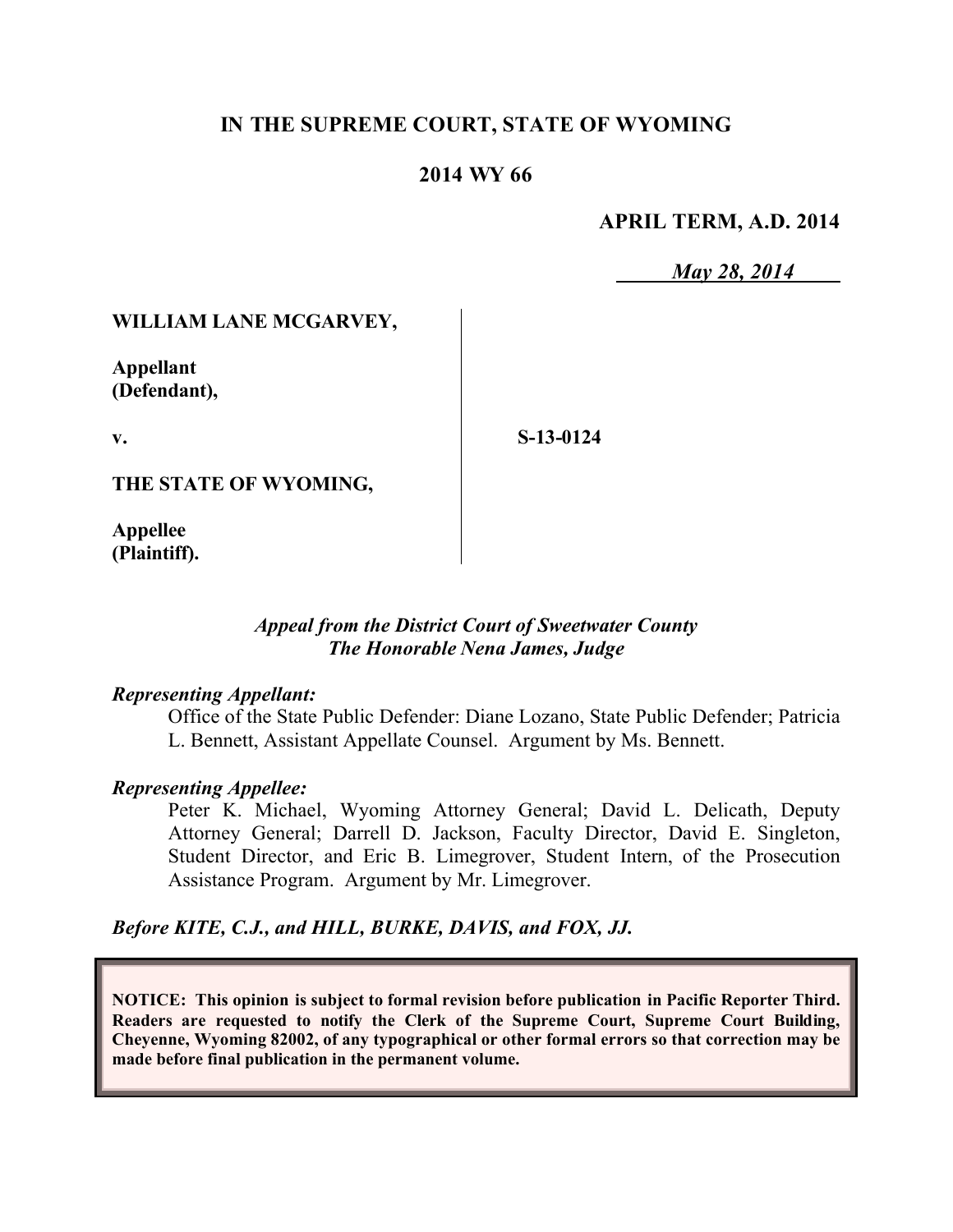## **DAVIS**, **Justice**.

[¶1] Appellant William McGarvey was convicted of first degree sexual assault for physically forcing a young woman to perform oral sex on him. On appeal, he alleges that his attorney was ineffective. We affirm.

### **ISSUE**

[¶2] McGarvey asserts that his counsel's performance was constitutionally ineffective in the three following respects:

1. Counsel sought to introduce evidence under Wyoming's rape shield statute, Wyo. Stat. Ann. § 6-2-312 (LexisNexis 2013), without educating himself about the proper application of that statute and the meaning of DNA evidence gathered by the State.

2. Counsel failed to investigate how much alcohol had been served to McGarvey before an interview with law enforcement.

3. Counsel failed to object to the prosecutor's misstatement of law during her rebuttal closing argument.

We must decide whether any of these claims are meritorious based on the record before us.

# **FACTS<sup>1</sup>**

[¶3] Two days after Christmas of 2010, TM and three of her female friends went drinking in Rock Springs. After spending a few hours at Bomber's Sports Bar, two of the young ladies decided to go home and drove off in TM's car. TM and her remaining friend SS left Bomber's and went to the Astro Lounge. As closing time neared, TM and SS obtained a ride to SS's home with Appellant McGarvey. They did not know him, but he had been at both bars and appeared to know some of the patrons the women knew, and he also told SS that he knew her mother. Once they arrived at SS's apartment, TM asked McGarvey to drive her to Reliance, approximately five miles from Rock Springs, because she wanted to see a former boyfriend. He agreed.

[¶4] McGarvey propositioned TM twice on the way to Reliance, asking her both times to give him "head," meaning to perform fellatio on him. She refused. He then parked his car after reaching Reliance, exposed his penis, pulled her head into his lap by her hair,

<sup>&</sup>lt;sup>1</sup> For efficiency and clarity, a number of isolated facts pertinent to McGarvey's claims will be set out in the Discussion section below in relation to the specific issues to which they pertain.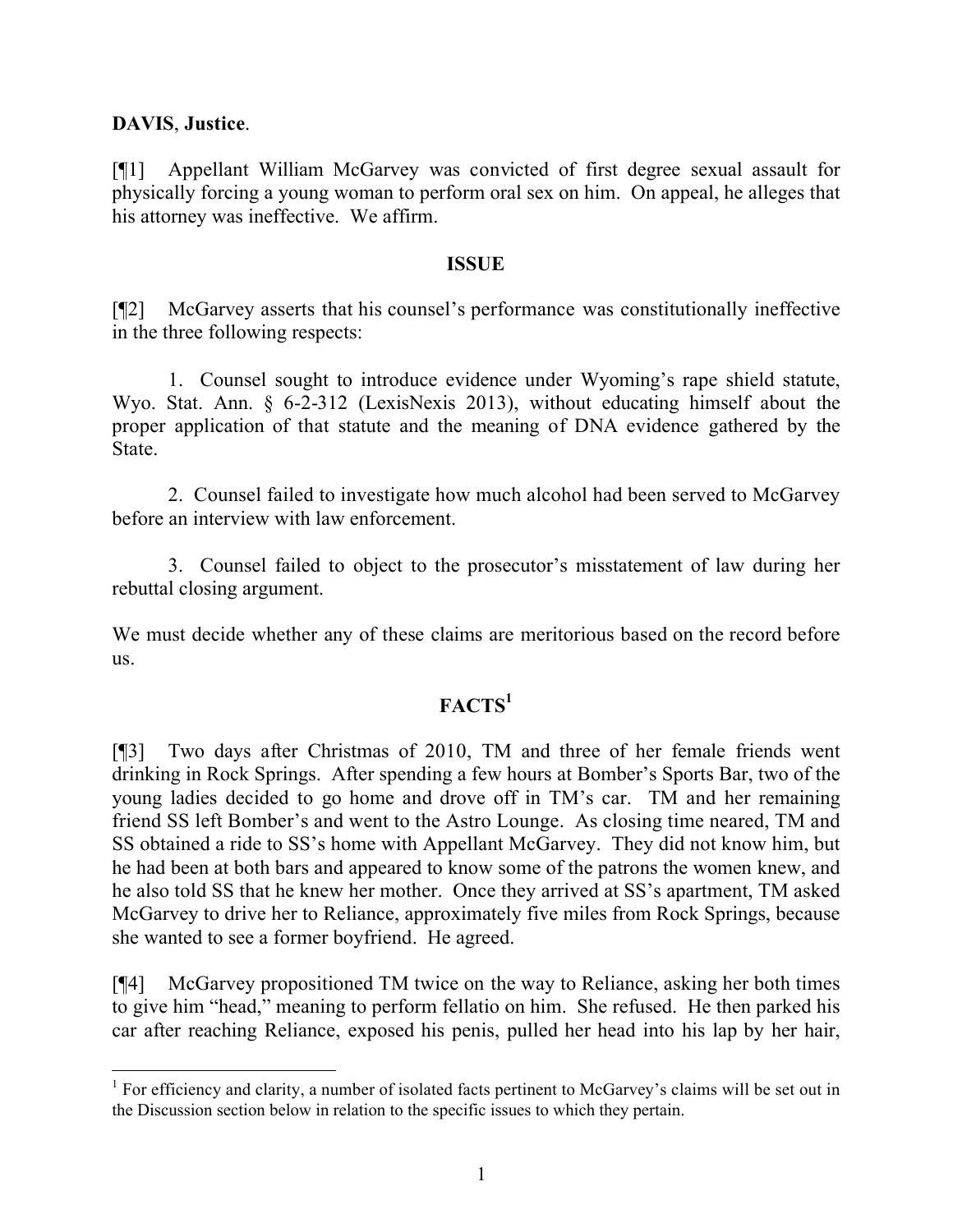punched her on the top of her head, and forced her to perform oral sex. After that, he managed to get TM's clothes off, tearing her panties in the process, and despite her protests tried to have intercourse with her in the front passenger seat. Afterward he drove her through a mobile home park until she asked him to stop at a trailer where a friend of hers lived with his parents and sister. Naked and clutching her clothes, she knocked on the front door and called her friend's name.

[¶5] Her friend Joshua Bowles opened the door and encountered the sobbing, shaking, and visibly terrified TM, who immediately told him she had just been raped. Bowles called the Sweetwater County Sheriff's office while his sister, Chantayne, helped TM dress. Because TM no longer had her panties, Ms. Bowles gave her a new pair, which was still in the package. She noted that TM appeared to have hair pulled out of her scalp. A deputy briefly interviewed TM and the Bowles at the trailer, after which TM was transported by ambulance to the Rock Springs hospital. There she again explained what had happened to a sheriff's detective, and biological evidence was collected from her vagina and the panties given to her by Ms. Bowles.

[¶6] By mid-morning of December 28, detectives had identified McGarvey as the man who had given TM and SS a ride, and they began looking for him at his home and several of his customary haunts. By early afternoon they discovered him standing beside his vehicle at Joe's Liquor. The car had not been there when the detectives looked for it thirty minutes earlier.

[¶7] McGarvey was asked if he would agree to an interview. He consented and followed the detectives to the sheriff's office in his vehicle. During the interview, McGarvey admitted that he had engaged in sexual acts with TM in Reliance and that he had forced himself upon her. He consented to a search of his home and car and agreed to have biological evidence collected. He was not arrested at the time.

[¶8] Two days after the interview, McGarvey was arrested and charged with two counts of first-degree sexual assault, one for forcing TM to perform oral sex on him, and one for forcing her to engage in intercourse. Wyo. Stat. Ann. §  $6-2-302(a)(i)^2$ .

 $\overline{a}$ <sup>2</sup> That statute provides as follows:

<sup>(</sup>a) Any actor who inflicts sexual intrusion on a victim commits a sexual assault in the first degree if:

<sup>(</sup>i) The actor causes submission of the victim through the actual application, reasonably calculated to cause submission of the victim, of physical force or forcible confinement[.]

Wyo. Stat. Ann. § 6-2-302(a)(i) (LexisNexis 2013). The penalty for first degree sexual assault is not less than 5 nor more than 50 years incarceration and fines of up to \$10,000. Wyo. Stat. Ann.  $\S$  6-2-306(a)(i) and 6-10-102 (LexisNexis 2013).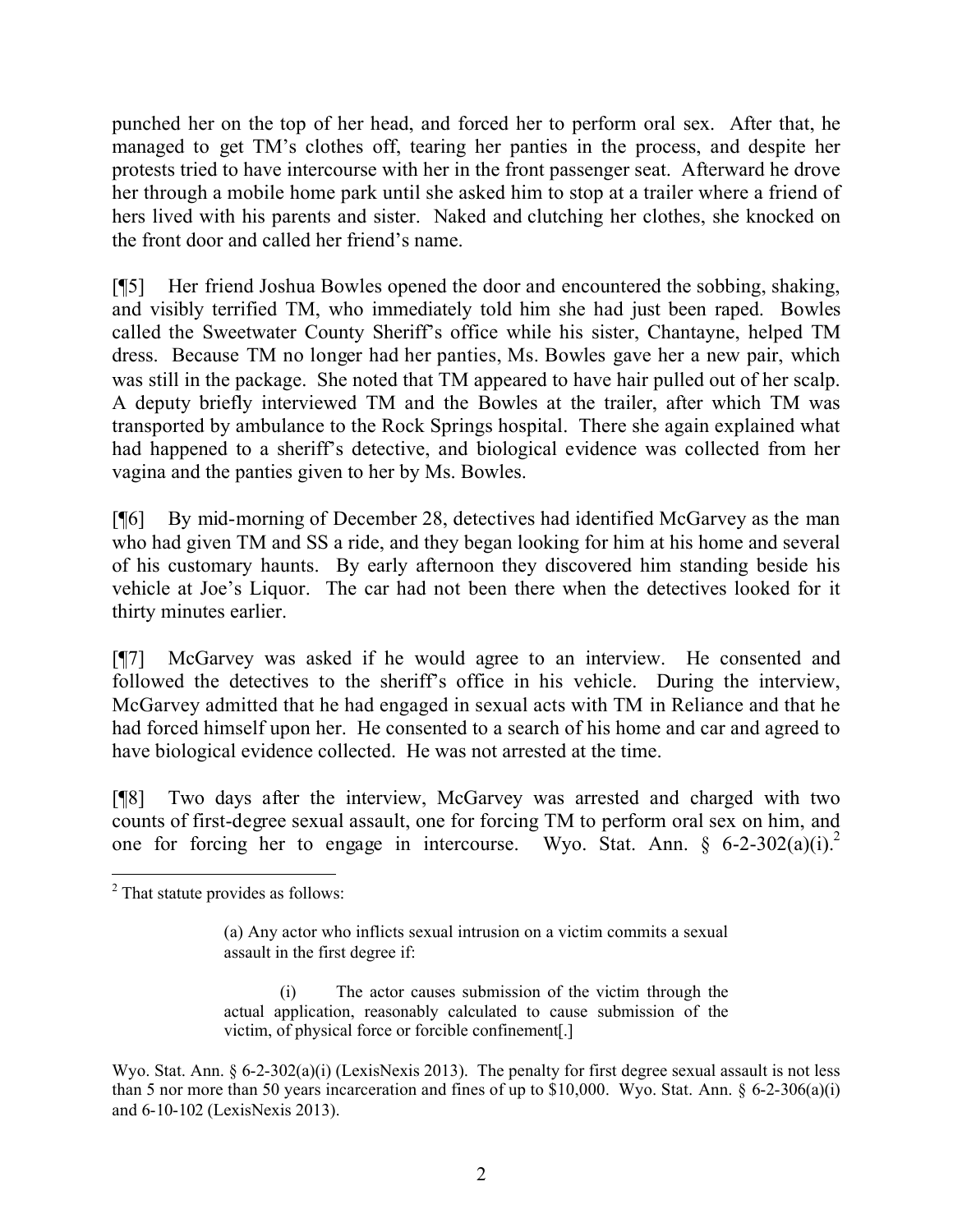McGarvey eventually entered into a plea agreement with the State and on May 12, 2011, pled guilty to the charge relating to the forced oral sex. He appealed to this Court from the judgment and sentence entered on that plea. While the appeal was pending, he moved the district court for leave to withdraw his plea. The district court granted his motion, McGarvey voluntarily dismissed his appeal, and a new attorney was assigned to represent him.

[¶9] New counsel filed a motion to suppress the statements McGarvey made during his interview because he received no *Miranda* warnings until ten to eleven minutes into it. He also filed a motion supported by his affidavit, seeking permission to introduce certain evidence of TM's sexual conduct under Wyo. Stat. Ann. § 6-2-312, the rape shield statute. He had gleaned from police and lab reports that SS saw TM sitting with a man in a car with her pants down to mid-thigh shortly after she arrived at the Astro. DNA from seminal fluid found inside TM was not identified as McGarvey's, and he came to the conclusion that it came from some other man, although TM denied that she had had sex for four or five days prior to her encounter with McGarvey. Counsel contended this evidence suggested that TM might have had sex with someone other than McGarvey on the evening in question, thereby giving her a motive to lie about what had occurred in order to conceal consensual sexual conduct from her current boyfriend.

[¶10] Following a series of hearings, the district court granted McGarvey's suppression motion with respect to the portion of his interview that preceded the administration of *Miranda* warnings. Although the court found the testimony of the sheriff's deputies and detectives as to what occurred in the interview to be more consistent and credible than McGarvey's, it concluded that he was in custody from the beginning of the interview, and should have been given those warnings. As for the proposed  $\S$  6-2-312 evidence, the court found that the motion and supporting affidavit did not establish that the proffered evidence required a hearing. The court concluded that the evidence had not been shown to be arguably relevant and that it would be improper to admit it.<sup>3</sup>

[¶11] On October 26, 2012, a jury returned a verdict finding McGarvey guilty of forcing TM to give him oral sex, but acquitted him of forcibly having intercourse with her. The district court sentenced him to imprisonment for a term of fourteen to eighteen years, and he timely appealed from the court's judgment and sentence.

# **STANDARD OF REVIEW**

[¶12] An appellant claiming that his attorney provided ineffective assistance must demonstrate from the record some deficiency in counsel's performance that prejudiced him. Because examining both aspects of his proof raises mixed questions of law and fact,

<sup>&</sup>lt;sup>3</sup> McGarvey does not challenge the district court's findings, conclusions, or ultimate rulings on these points in this appeal.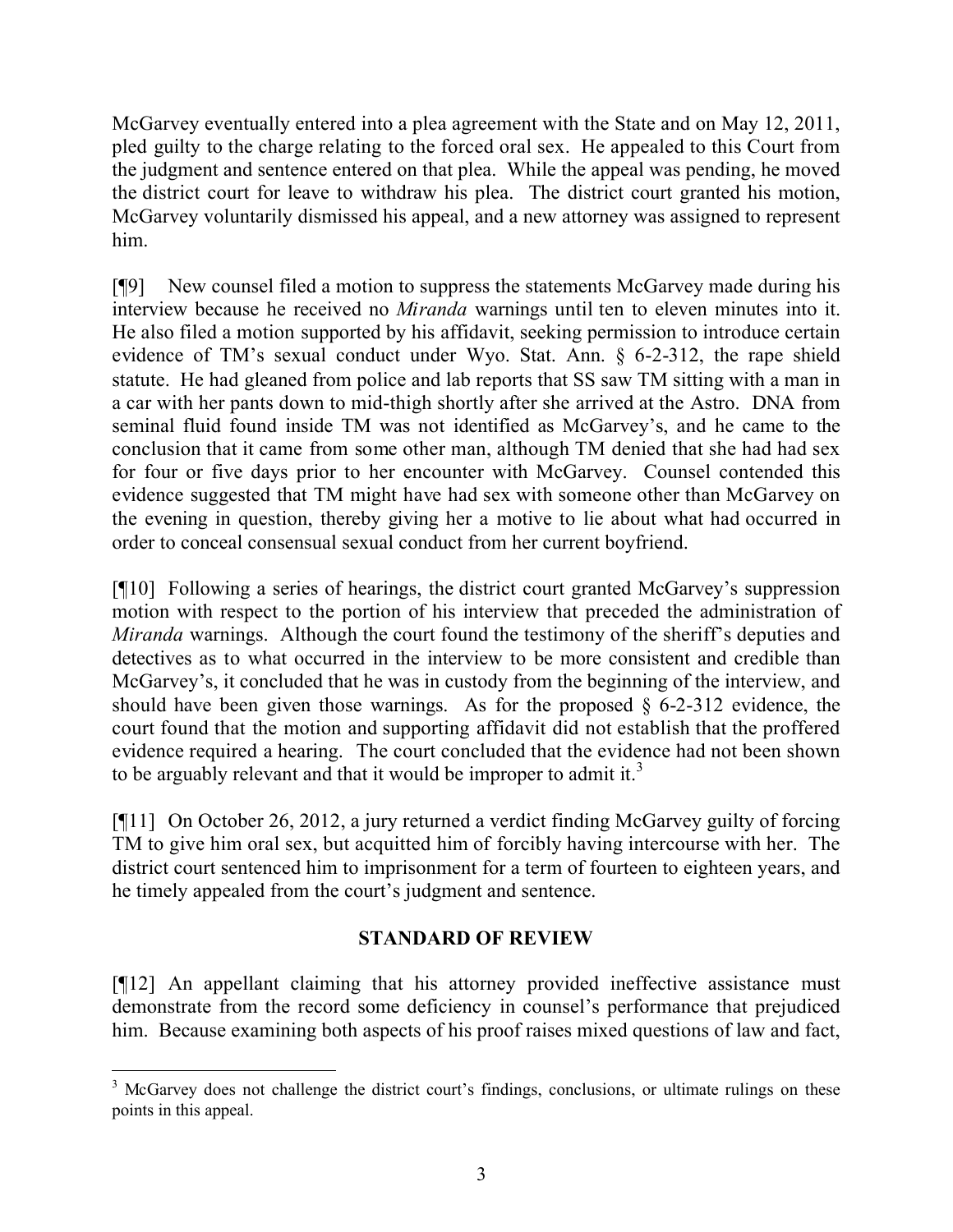we review such claims *de novo*. *Moore v. State*, 2013 WY 120, ¶ 13, 309 P.3d 1242, 1245 (Wyo. 2013); *Jenkins v. State*, 2011 WY 141, ¶ 5, 262 P.3d 552, 555 (Wyo. 2011); *Dettloft v. State*, 2007 WY 29, ¶ 17, 152 P.3d 376, 382 (Wyo. 2007); *Strickland v. Washington*, 466 U.S. 668, 698, 104 S.Ct. 2052, 2070, 80 L.Ed.2d 674 (1984) (both components of ineffectiveness inquiry involve mixed questions of law and fact); *United States v. Owens*, 882 F.2d 1493, 1501 n.16 (10<sup>th</sup> Cir. 1989).

### **DISCUSSION**

[¶13] To prevail on his claims, McGarvey must prove that his counsel did not function as a reasonably competent attorney would have in some particular respect. There must be proof of deficient performance, and mere speculation or equivocal inferences will not suffice. Proof of defective performance must overcome the strong presumption that the attorney rendered adequate assistance and exercised reasonable professional judgment in making all significant decisions. *Jenkins*, ¶ 6, 262 P.3d at 555; *Hirsch v. State*, 2006 WY 66, ¶ 15, 135 P.3d 586, 593 (Wyo. 2006); *Strickland*, 466 U.S. at 689, 104 S.Ct. at 2065.

[¶14] We do not evaluate counsel's efforts in hindsight. Rather, we evaluate them in light of the surrounding circumstances from counsel's perspective at the time of the challenged acts or omissions, and we determine whether the choices made could be considered sound trial strategy. *Robison v. State*, 2011 WY 4, ¶ 7, 246 P.3d 259, 263 (Wyo. 2011); *Sincock v. State*, 2003 WY 115, ¶ 35, 76 P.3d 323, 336 (Wyo. 2003). Appellant must also prove that he was prejudiced by his attorney's deficient performance, and must therefore demonstrate that, absent the alleged deficiency, it is reasonably probable that the result of his trial would have been more favorable to him. *Jenkins*, ¶ 6, 262 P.3d at 555; *Martinez v. State*, 2006 WY 20, ¶ 23, 128 P.3d 652, 662-63 (Wyo. 2006).

[¶15] An appellant's failure to make the required showing of either deficient performance or sufficient prejudice will defeat his ineffectiveness claim. Thus, we may reject such a claim solely on the ground that the record reveals an insufficient probability of prejudice. *Moore*, ¶ 14, 309 P.3d at 1245; *Jenkins*, ¶ 6, 262 P.3d at 555; *Strickland*, 466 U.S. at 697, 104 S.Ct. at 2069*.*

## **The Motion to Allow Evidence Arguably Covered by the Rape Shield Law**

[¶16] As already noted, McGarvey's attorney filed a motion seeking leave to introduce evidence that SS saw TM in a car with a man with her pants down to mid-thigh hours before she left for Reliance with McGarvey, and that DNA from seminal fluid found inside TM was not McGarvey's, even though TM claimed she had not had sex for four or five days prior to her encounter with him. Counsel argued that this evidence was relevant to prove that TM had sex with someone else before that encounter, and that she consequently had a motive to lie about McGarvey forcing her to have sex. The motive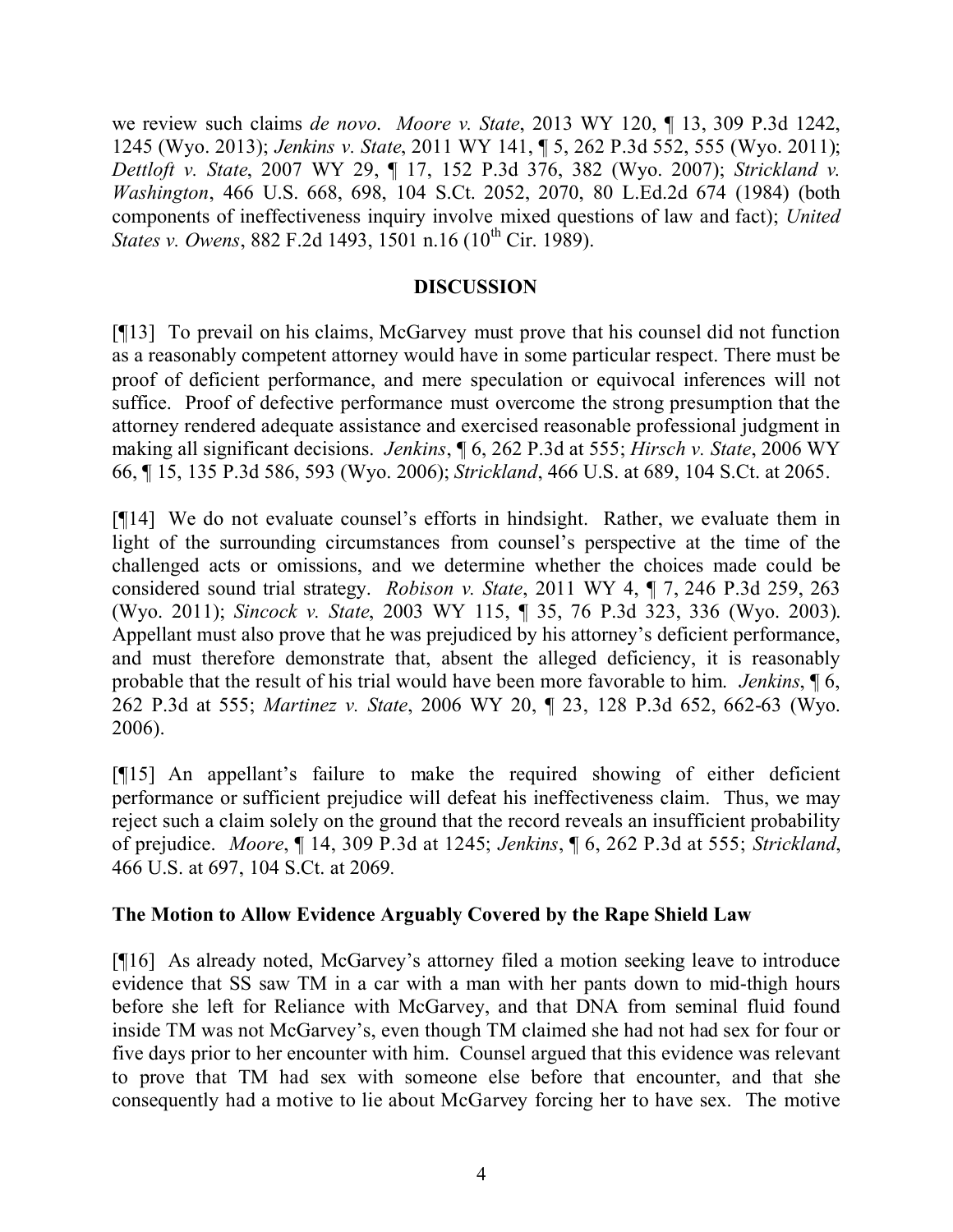was evidently to attempt to conceal the fact that she had a consensual sexual encounter from her current boyfriend. McGarvey also claims that his attorney failed to adequately educate himself about the proper application of the rape shield statute and the meaning of DNA evidence gathered by the State. He argues that if counsel had provided effective assistance in this regard, the evidence would have been admitted, and he would probably have been acquitted of both charges. Therefore, he argues, he was prejudiced by his attorney's less-than-effective representation.

[¶17] McGarvey's attorney had to persuade the trial judge that the disputed evidence could properly be admitted under Wyoming's rape shield statute, Wyo. Stat. Ann. § 6-2- 312. That statute requires a defendant who wishes to introduce evidence of the victim's prior sexual conduct, or reputation or opinion evidence as to her character, to file a motion with the trial court no less than ten days prior to trial. He must make an offer of proof establishing the relevance and admissibility of that kind of evidence by affidavit. If the court finds that the offer of proof raises a sufficient question to warrant a hearing, it must conduct that hearing in chambers and determine whether the probative value of the evidence substantially outweighs the probability that it will be prejudicial. Wyo. Stat. Ann.  $§ 6 - 2 - 312.4$ 

(i) A written motion shall be made by the defendant to the court at least ten (10) days prior to the trial stating that the defense has an offer of proof of the relevancy of evidence of the sexual conduct of the victim and its relevancy to the defense;

(ii) The written motion shall be accompanied by affidavits in which the offer of proof is stated;

(iii) If the court finds the offer of proof sufficient, the court shall order a hearing in chambers, and at the hearing allow the questioning of the victim regarding the offer of proof made by the defendant and other pertinent evidence;

(iv) At the conclusion of the hearing, if the court finds that the probative value of the evidence substantially outweighs the probability that its admission will create prejudice, the evidence shall be admissible pursuant to this section. The court may make an order stating what evidence may be introduced by the defendant, which order may include the nature of the questions to be permitted.

(b) This section does not limit the introduction of evidence as to prior sexual conduct of the victim with the actor.

(c) Any motion or affidavit submitted pursuant to this section is privileged information and shall not be released or made available for public use or scrutiny in any manner, including posttrial proceedings.

  $4 \S 6$ -2-312 provides as follows:

<sup>(</sup>a) In any prosecution under this article [the sexual assault statute] or for any lesser included offense, if evidence of the prior sexual conduct of the victim, reputation evidence or opinion evidence as to the character of the victim is to be offered the following procedure shall be used: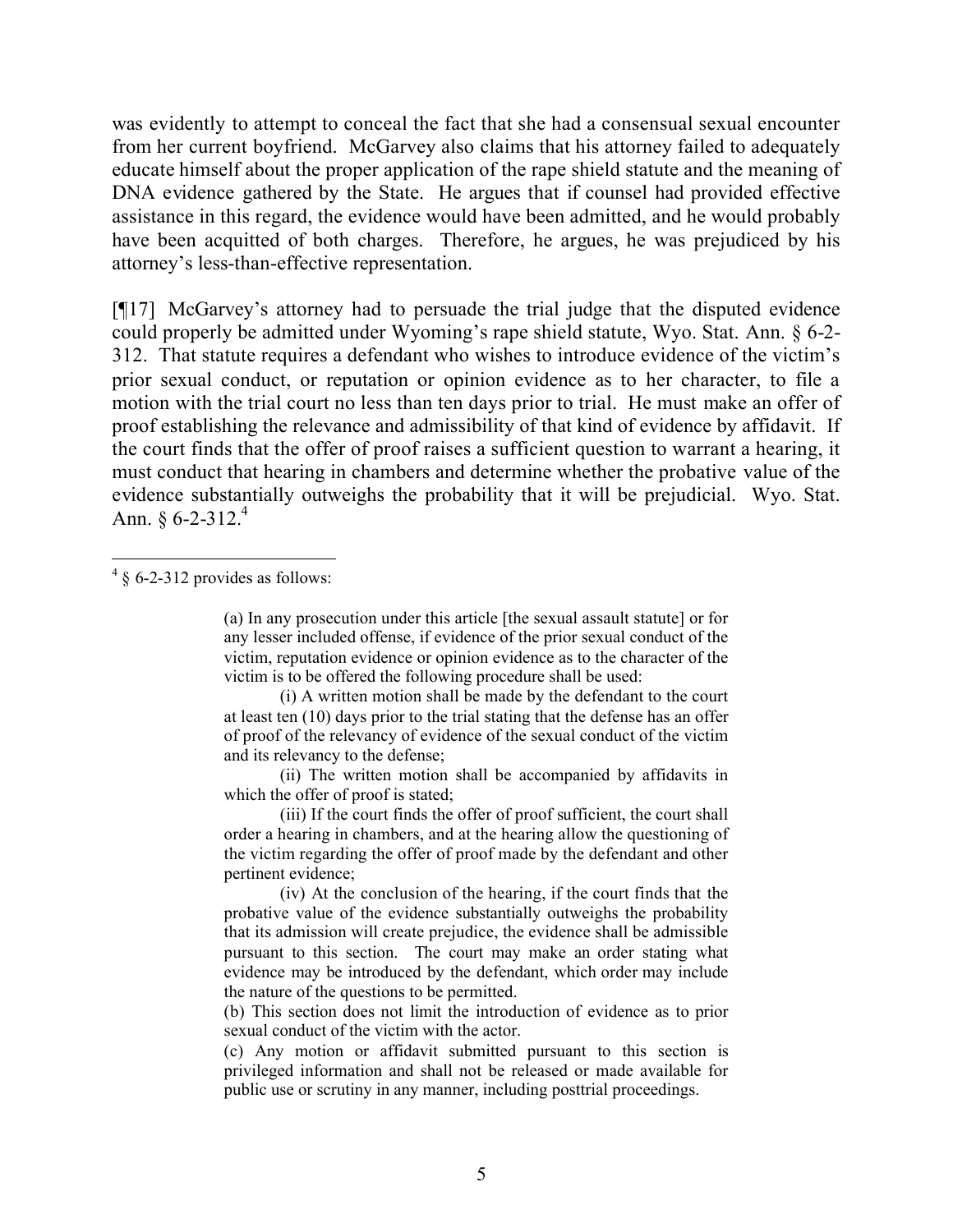[¶18] Although the text of the statute does not expressly identify whom it is intended to protect, this Court answered that question nearly twenty-four years ago.

> Wyoming, along with most other jurisdictions, enacted a "rape-shield" statute to bring under control a long-standing tradition that rape victims could be discredited as witnesses based on prior sexual conduct. This tradition was based on the faulty notion that women who engaged in nonmarital intercourse were immoral and likely to engage in such conduct on any given occasion, and was deemed prejudicial and humiliating to the victim.

*Stogner v. State*, 792 P.2d 1358, 1362 (Wyo. 1990) (citation omitted). We noted that the sort of evidence to which the statute relates is "generally *not* admissible" in Wyoming. *Id.* That is, only in the unusual case will the probative value of this kind of evidence substantially outweigh its highly probable prejudicial effect on the victim and the public policy underlying the statute's enactment.It is against this yardstick that we measure McGarvey's ineffectiveness claim.

[¶19] When counsel filed his motion on August 29, 2012, he had been representing McGarvey for just over a month, was facing a trial set for September 17, 2012, and was awaiting a hearing on his motion to suppress. As noted above, with the ten-day time limit of § 6-2-312 fast approaching, he possessed very little information relating to TM's sexual history before she met his client other than what could be found in police reports.

[ $[$ [20] McGarvey asserts that counsel's misunderstanding of  $\S$  6-2-312 led him to argue that the proffered evidence was relevant to TM's credibility, and that he should instead have argued it was relevant to the issue of consent. We see little distinction between the two. Counsel in effect argued that TM had a motive to lie about consenting to performing sex acts with McGarvey because she may have consensually engaged in some sort of sexual conduct with another man earlier that night. This in turn was evidently to try to show that she had consensual oral sex and intercourse with McGarvey because she had consensual sex with someone else.

[¶21] That is precisely the kind of evidence and argument the rape shield statute was intended to prevent, and counsel's efforts to avoid saying so outright suggest that he understood the reach of that statute and devised an ultimately unsuccessful strategy to try to introduce evidence it clearly prohibited. In short, McGarvey has not shown that counsel's understanding and performance fell short of what the constitution required of him, but instead that he lost an uphill battle to admit evidence that he should not have

 $\overline{a}$ Wyo. Stat. Ann. § 6-2-312 (LexisNexis 2013).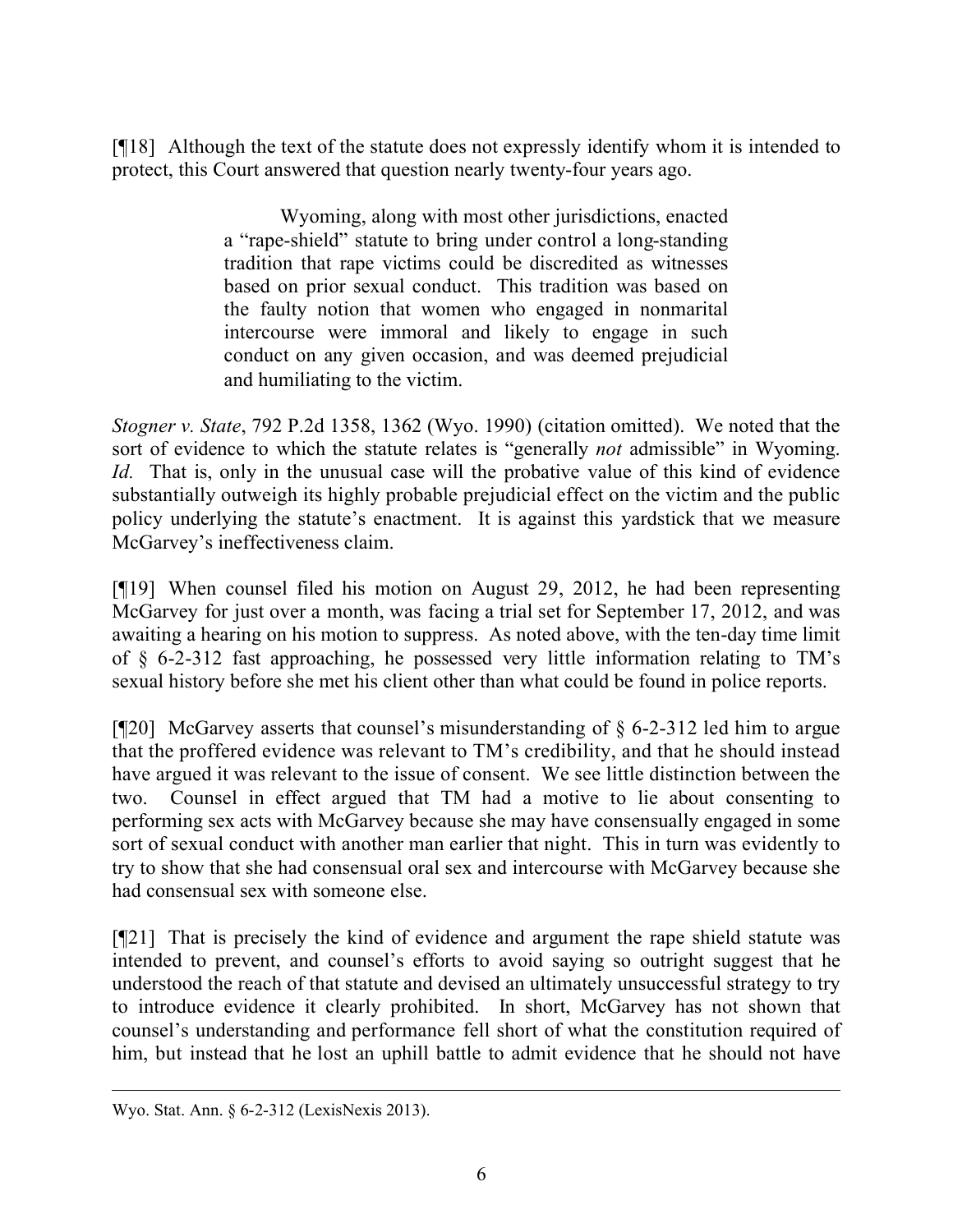been allowed to present to the jury. Because we do not find counsel's performance ineffective in this respect, we need not engage in the second prong of the *Strickland* analysis.

[¶22] Counsel's alleged misunderstanding of the DNA evidence also provides an inadequate basis for an ineffective assistance claim. A forensic biologist at the State Crime Lab separated the samples taken from McGarvey's penis, TM's panties, and TM's vagina into "sperm" and "non-sperm fractions" by a process she called differential extraction. She testified that the sperm fraction contains DNA from seminal fluid only if sperm are present in the fluid. The non-sperm fraction may contain DNA from seminal fluid even if no sperm are present in the fluid.

[¶23] The sperm fraction of the sample taken from McGarvey's penis yielded no detectable level of DNA because few or no sperm cells were present. The non-sperm fraction contained some of his DNA and a substantial amount of TM's DNA from a bodily fluid of some type. The sperm fraction from TM's panties revealed the presence of seminal fluid, but the amount of DNA recovered was too small to allow it to be attributed to any particular person. What little could be tested was inconsistent with McGarvey's DNA. The non-sperm fraction contained a mixture of his and TM's DNA. The vaginal swab's sperm fraction yielded a sample too small for testing, and its nonsperm fraction contained mostly TM's DNA. However, it also indicated the presence of male DNA which could not be linked to McGarvey due to the small sample size.

[¶24] Although the lab report was not made part of the record on appeal, it appears that counsel's misunderstanding of it derived from its reference to sperm and non-sperm fractions and its exclusion of McGarvey as a contributor of sperm cells in samples taken from TM and her clothes. He evidently believed that a sperm fraction referred to the recovery of a testable amount of sperm cells and, accordingly, that the failure to identify McGarvey as the source of those cells indicated that someone else had recently had sex with TM. When that reading of the lab report became an issue during pretrial proceedings, the forensic biologist who wrote the report conceded that it could be read that way, but clarified that her tests identified no "third donor" to the samples collected and tested due to the sample size. Counsel's subsequent conversations with her resolved the ambiguity prior to trial.

[¶25] Even if one could say that a reasonably competent attorney would have obtained this information earlier, McGarvey cannot show that his attorney's performance prejudiced him. Had counsel known the true meaning of the lab report, he would have had even less support for the rape shield motion, because the DNA evidence did not support his claim that TM had engaged in sexual intercourse with someone else that evening.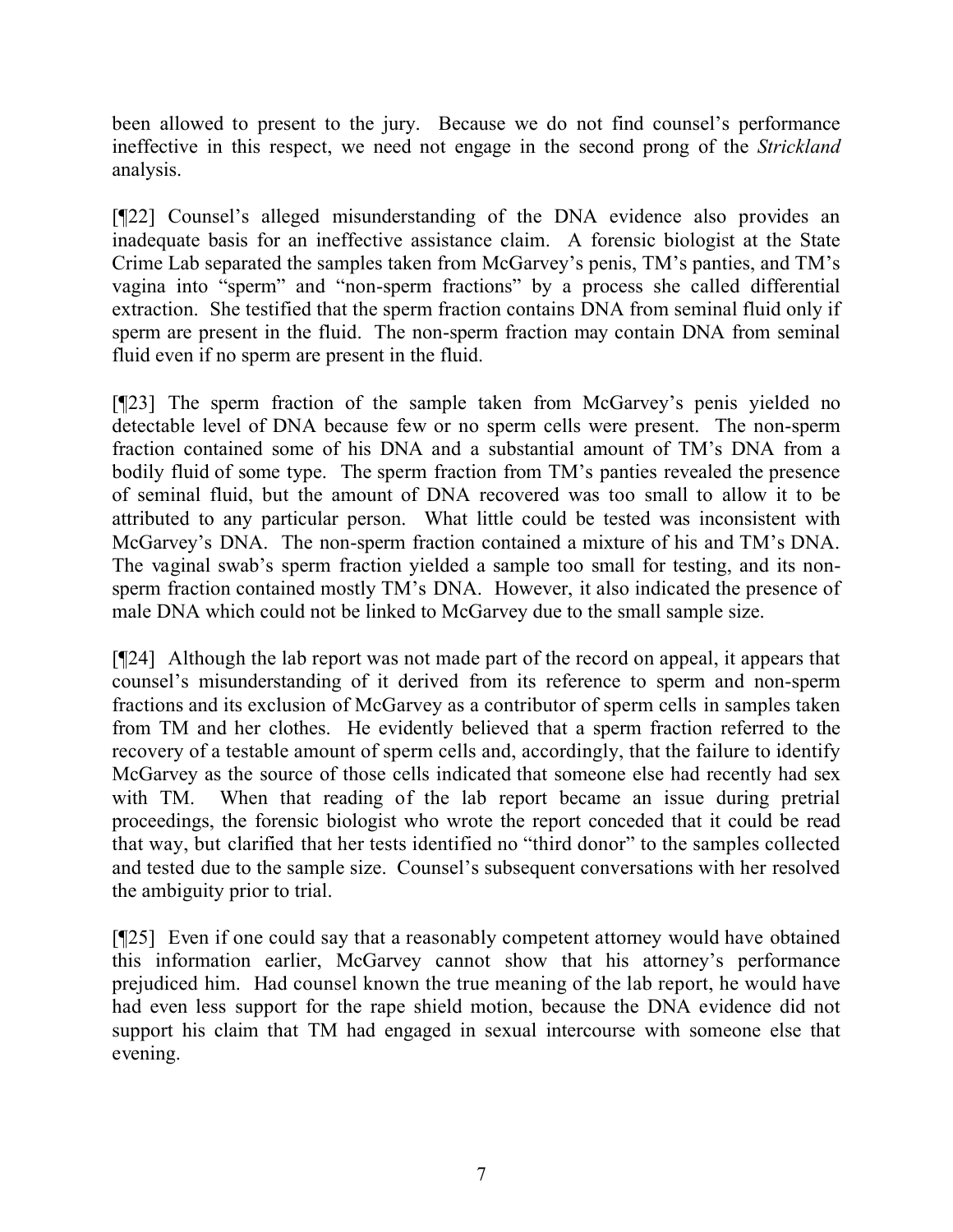[¶26] Although enlightenment as to the meaning of the DNA evidence came later than McGarvey argues it should have, the knowledge was put to good use at trial as counsel emphasized the lab's inability to identify any DNA from McGarvey in the samples taken from TM's vaginal area. He was acquitted of the count charging him with forced intercourse, which strongly suggests that his counsel made good and workmanlike use of the DNA evidence. McGarvey has failed to show that his trial attorney was constitutionally ineffective in regard to the rape shield evidence motion or the use of DNA evidence.

# **Intoxication During Law Enforcement Interview**

 $\overline{a}$ 

[¶27] McGarvey claims that his attorney was ineffective in failing to investigate and put on evidence at the suppression hearings of his "probable level of intoxication" during his interview with detectives. He asserts that if counsel had done so, he could have shown that his statements to the detectives that he forced TM to have sex with him were involuntary and would therefore have been suppressed.<sup>5</sup> He argues only that the record contains no indication that counsel tried to contact the bartender at Joe's Liquor, where officers found him approximately eleven to twelve hours after he was accused of assaulting TM. This hardly suffices to carry his burden of showing counsel's representation was defective.

[¶28] The detective assigned to find McGarvey located his vehicle at Joe's Liquor between 1:30 and 2:00 in the afternoon. It had not been there thirty minutes earlier. McGarvey went there to help the owner—his friend, Angela Gaensslen—because she could do no heavy lifting due to a health condition, and they went to lunch about 11:30 that morning. With that information, along with McGarvey's claim that he had six drinks the night before at Bomber's and the Astro, counsel would have had little reason to expect that his client was intoxicated when the detectives spoke to him. Moreover, although McGarvey claimed he was under the influence to the extent he should not have been driving, counsel was presumably aware that the detectives and deputies who had close contact with him that day would testify that he showed no signs of intoxication, or he would not have been allowed to drive to the sheriff's office for his interview.

[¶29] It is also important to note that while McGarvey claims that there is no evidence that his attorney spoke to the bartender, Ms. Gaensslen, he fails to mention that before the second suppression hearing, his attorney subpoenaed her for the trial that was then set to begin in less than two weeks. The record also reflects that McGarvey's interview with

<sup>&</sup>lt;sup>5</sup> Confessions which are involuntary are suppressed even if Miranda warnings are given, and they may not be used for impeachment in cross-examination if the defendant testifies. *United States v. Patane*, 542 U.S 630, 639, 124 S.Ct. 2620, 2627, 159 L.Ed.2d 667 (2004); *Oregon v. Elstad*, 470 U.S. 298, 305-07, 105 S.Ct. 1285, 1291-92, 84 L.Ed.2d 222 (1985); *Mincey v. Arizona*, 437 U.S. 385, 398, 98 S.Ct 2408, 2416, 57 L.Ed.2d 290 (1978); *Lewis v. State*, 2002 WY 92, ¶¶ 17-18, 48 P.3d 1063, 1068 (Wyo. 2002); 1 *McCormick On Evidence* § 162 (7th ed. updated 2013).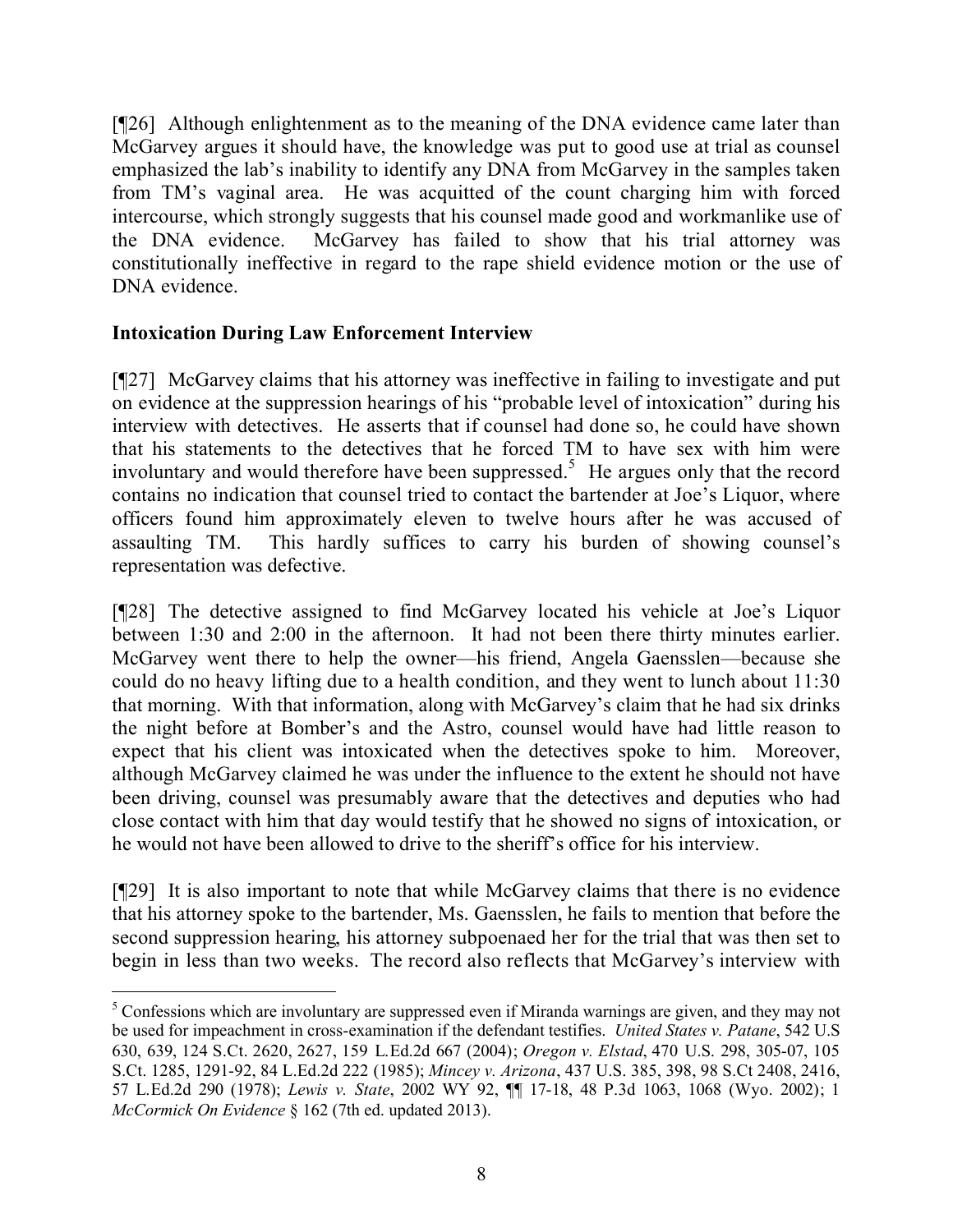the detective was recorded, and that it was available to trial counsel before the suppression hearings. One would expect the recording to reveal signs of intoxication such as slurring of words, lack of comprehension, etc., if McGarvey was in fact under the influence of alcohol to the extent necessary to render his statements involuntary. Unfortunately, the recording was not designated as part of the record to be transmitted to us for purposes of this appeal, and we cannot therefore review it.

[¶30] Strained speculation weakened by what appear to be material omissions from the record will not suffice to show that trial counsel's representation fell below that which would have been rendered by a reasonably competent attorney. McGarvey has therefore not shown that his attorney was ineffective in this respect.

# **The Prosecutor's Closing Argument**

[¶31] McGarvey's final ineffective assistance claim is that counsel failed to object to a misstatement of law by the prosecutor in her rebuttal closing argument. We perceive the argument she made differently than he does.

[¶32] The prosecutor began her rebuttal by reminding the jury that the case was not about what either attorney believed the facts to be, but about what the jury found them to be after considering the witness testimony, recordings, photos, and scientific testing on physical evidence. She argued the significance of the DNA evidence, the clumps of hair pulled from TM's scalp, and testimony about a distraught TM appearing naked at the Bowles home and saying immediately that she had been raped. She spoke of McGarvey's admission to the detective that he forced TM to have sex and his efforts to explain away that admission at trial. She reminded the jury that TM's panties were torn off in the encounter.

[¶33] She then uttered these words, which McGarvey claims are improper argument:

Mr. McGarvey claims this is consensual, he is confused because [TM] is moaning. [TM] is confused. He believes this is consensual. Well, that doesn't matter either. It doesn't matter if McGarvey is confused. It doesn't matter if he thinks maybe it's consensual. If there is a forcible rape going on and somebody has their underwear ripped off and then they are having sex with her after her hair is ripped out, then he thinks it's consensual because that's what he believes, that is not how this works.

After that, the prosecutor contrasted McGarvey's trial testimony as to why he believed the sex with TM was consensual with his statement to the detective investigating the alleged crime the day after it occurred. In his statement, he said he forced TM's head